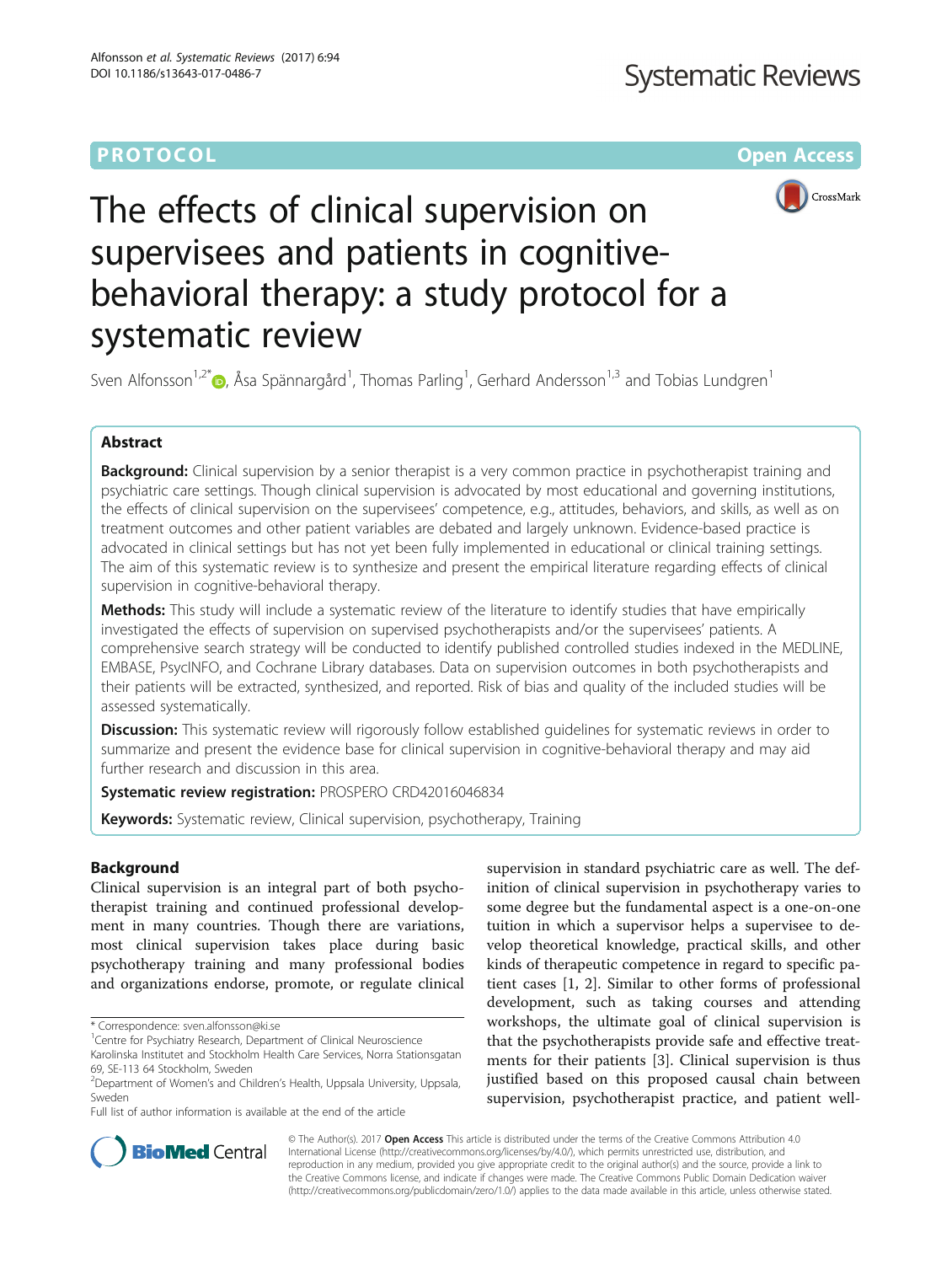being [\[4\]](#page-5-0). Supervision has generally been viewed as a necessary and essential part of psychotherapist training but surprisingly, little empirical research has been conducted on the effects of clinical psychotherapy supervision, and the evidence for the causal mechanism in the educational pyramid is limited [[5, 6](#page-5-0)]. In the lack of empirical guidelines, psychotherapy supervision has instead mostly been structured after models from psychotherapy practice.

There are several models of supervision emphasizing different aspects of supervision and supervisor behaviors but in a cognitive-behavioral therapy (CBT) context, supervision typically mimics the form and structure of psychotherapy [\[7, 8\]](#page-5-0). Supervision in CBT therefore includes features such as agenda setting, homework, problem solving, and feedback that can be derived from the therapy structure [[9\]](#page-5-0). Clinical supervision in CBT was originally described by Padesky [[10\]](#page-5-0) and Liese and Beck [[11\]](#page-5-0) almost 20 years ago and has remained largely unchanged [[12\]](#page-5-0). While this form of supervision may have high face validity in a CBT context, there is generally little empirical support for most of the specific supervision components that are recommended [[13\]](#page-5-0). The relative low scientific standard and methodological deficits of many earlier studies on supervision effects makes it difficult to draw firm conclusions about even fundamental supervision components such as agenda setting and feedback [[5](#page-5-0), [13](#page-5-0)]. The methodological weaknesses of earlier studies include under developed theoretical framework, lack of validated measurements, and poor study designs and have been highlighted in previous reviews of clinical supervision [[6, 14\]](#page-5-0). However, some specific supervision formats, such as video monitoring and feedback, may be effective in improving both psychotherapist competence and treatment outcomes [\[15\]](#page-5-0). In other words, the supervisions format may have a larger impact on supervisees than the supervision content but it is important to remember the generally low methodological standards of most studies and that direct empirical comparisons between different supervision models are rare or non-existent. In one of the first reviews on clinical supervision, Ellis, Ladany, Krengel, and Schult [[16](#page-5-0)] found that the literature was dominated by qualitative or discursive papers that relatively few empirical studies had been conducted and that there were no key studies or seminal publications.

A few years later, in the only systematic review focusing specifically on CBT supervision, the main conclusion by Milne and James [[17](#page-5-0)] was the lack of high-quality studies on psychotherapy supervision. Their systematic review did not rigorously follow standard review procedures and used a rather narrow inclusion criterion of only allowing behavioral outcome measures but the reasons for these methodological decisions are unknown. However, they did find some support for a positive effect

of supervision on both supervisee competence and patient outcomes. They also identified positive effects from specific supervisory methods such as monitoring, providing feedback, modeling, and idiosyncratic instructions. Overall, the evidence base found by Milne and James was small and most of the reviewed research was conducted in the limited area of rehabilitation and disability education. It is therefore unclear whether the positive effects of supervision may be generalized to the broader context of psychotherapy supervision. On a positive note, Milne and James found examples of wellconducted research and remarked that empirical highquality studies on supervision are clearly feasible.

In a later review on the effects of supervision, Wheeler and Richards [\[18\]](#page-5-0) confirmed that psychotherapy supervision can have positive effects on supervisees, especially regarding self-awareness and therapist skills. However, the support for effects on patients was found to be rather weak and this conclusion has since been replicated in more recent studies [[19](#page-5-0)]. Wheeler and Richards acknowledged the continued lack of high-quality studies and underscored that most studies are conducted with psychotherapy trainees and that the effects of supervision on more senior therapists are unclear. They also considered the effects of how supervision is implemented (e.g., theoretical models for supervision, frequency of supervision) but found few studies that evaluated such features. The review methodology and report did not meet recommended standards, such as the PRISMA guidelines, and there are some ambiguity regarding exact inclusion and exclusion criteria. It seems that the review included both quantitative and qualitative studies of both counseling and psychotherapy. Taken together, this wide scope makes it difficult to draw firm conclusions about the effects of supervision in a CBT context that may differ substantially in form and content from other forms of psychotherapy.

In a broad literature review, Watkins [[4\]](#page-5-0) conducted a semi-systematic review mainly based on previous systematic reviews. The review focused on the effects of psychotherapy supervision on patient outcomes and found three experimental studies of adequate scientific quality but only one of these three studies concerned a structured treatment within the broader framework of CBT (Problem Solving Treatment). The review by Watkins is more qualitative than quantitative, and no general conclusions can be drawn regarding the effects of supervision. However, the results from the three included studies were generally positive and Watkins' main conclusion is that empirical evaluation of supervision is clearly possible and that the lack of scientific effort in this area is surprising.

There have been other systematic and semi-systematic reviews on the effects of psychotherapy supervision [e.g.,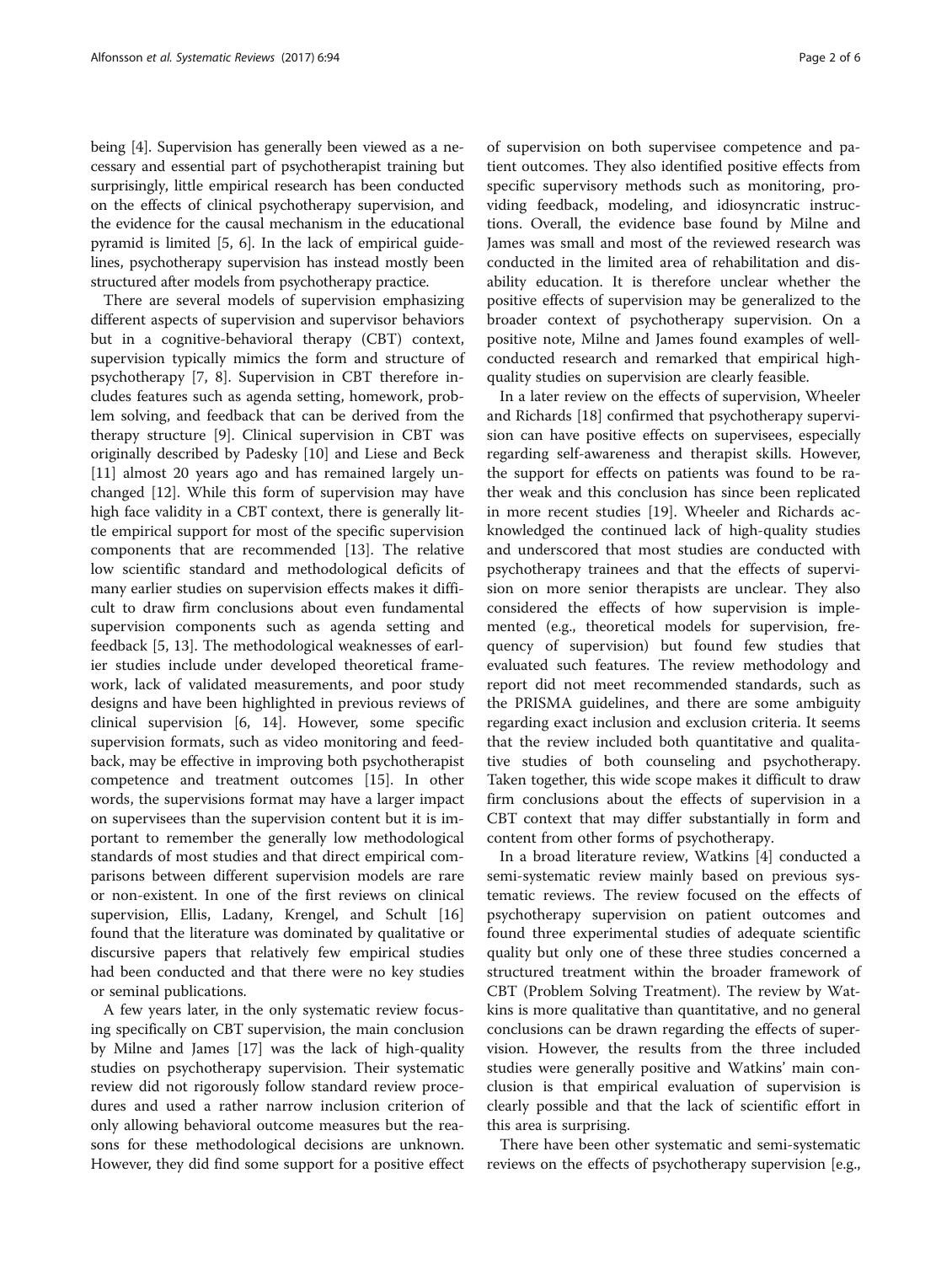16, 20, 21], but unfortunately, they share the same methodological limitations as the studies described above. Some general conclusions about the field of supervision can be drawn: it is likely that a systematic literature search will find few empirical studies on the effects on supervision with high scientific rigor [\[19](#page-5-0)]. It is also likely that the literature will present with a plethora of supervision theories, models, techniques, and outcome measures. There are few established guidelines for evaluation supervision, and the quality of instruments for measuring supervision effects is uncertain [[20\]](#page-5-0). However, there seems to exist a few supervision studies of high scientific quality and there have recently been a couple of highquality publications that seems to advance the field further.

To summarize, the value of clinical supervision in psychotherapy is expressed by major educational, governing, and practitioners' bodies while the evidence base for this practice is unclear. This stands in contrast to the growing demands on evidence-based clinical practice which calls for empirically informed psychotherapy. If it is possible to evaluate the effects of psychotherapy on patients' well-being and health, the effects of supervision should also be possible to assess empirically, though the mediating mechanisms may be more difficult to uncover [\[5](#page-5-0)]. Cognitive-behavioral therapy has gone in the breach for evidence-based practice in psychotherapy, and CBT is now an empirically supported treatment model for a wide range of disorders and problems. However, surprisingly few empirical studies have addressed the topic of clinical supervision that have a fundamental place within psychotherapy training and practice. There are positive examples and an increased interest in this missing piece in psychotherapy education research [[21, 22\]](#page-5-0). Recently, and similar to the trend in psychotherapy research, there has also been an increased awareness of the potential harmful effects of clinical supervision [\[23\]](#page-5-0). Unwanted and negative effects of supervision are probably few but there is so far limited data on this important issue [\[24](#page-5-0)]. As in psychotherapy research, studies on the effects of clinical supervision should arguably be designed to be able to identify and assess any unwanted effects on either supervisees or patients [\[25\]](#page-5-0). While there may be a need to further conceptualize the field of clinical supervision in order to gain a better understanding and theoretical model of clinical supervision [\[26\]](#page-5-0), there is also a need to continuously and systematically review the literature for empirical studies on supervision effects in order to promote an evidence-based practice throughout psychotherapy training and practice. Previous systematic reviews on the effects of clinical supervision have had methodological limitations, have not been rigorously conducted according to established guidelines for systematic reviews, and have included studies of various

types and from various theoretical backgrounds, making firm conclusions difficult to draw. There is therefore a need to conduct a systematic review on the effects of clinical supervision that rigorously follows the established guidelines regarding literature search, data synthesis, and reporting.

The goal of the present systematic literature review is to synthesize the effects of clinical psychotherapy supervision on supervisees and their patients in a cognitivebehavioral therapy (CBT) context. The specific study questions are the following:

- 1. What are the effects of supervision on supervisees' competence (e.g., skills, behaviors, and attitudes)?
- 2. What are the effects of supervision on supervisees' patients' clinical outcomes, behaviors, and attitudes?
- 3. What features of supervision are associated with positive and negative outcomes in supervisees and their patients?

#### **Methods**

#### Review inclusion criteria

The format, content, and effects of supervision probably vary across contexts, and in order to make a review relevant and meaningful, there must be a balance between too strict and too liberal inclusion criteria. The purpose of a systematic review is to generalize findings across studies and to provide general conclusions, and in order to do so, each inclusion criteria below must be defined based on an assessment of the important processes that make the results reliable and valid for the specified context.

#### Supervisors and supervisees

The population under study in this review consists of supervisors and supervisees. Psychotherapist accreditation varies greatly between countries, and there are no international standards for assessing or labeling different levels of psychotherapy training or competence. However, most countries do have some form of registration/license that authorizes therapists to independently conduct psychotherapy. In this review, supervisors should be psychotherapists that are registered/licensed/accredited or have received similar authorization in their country. Accreditation of psychotherapy supervisors varies even more across countries, and many countries do not have a specific training or education in order to qualify for providing supervision. To allow for this diversity, in this review, supervisors may have any level of supervision competence or training and provide supervision according to any supervision model. This will allow the inclusion of studies on peer-supervision between accredited psychotherapists but not between psychotherapy students.

While most psychotherapy supervision is provided during psychotherapy training, supervision may also be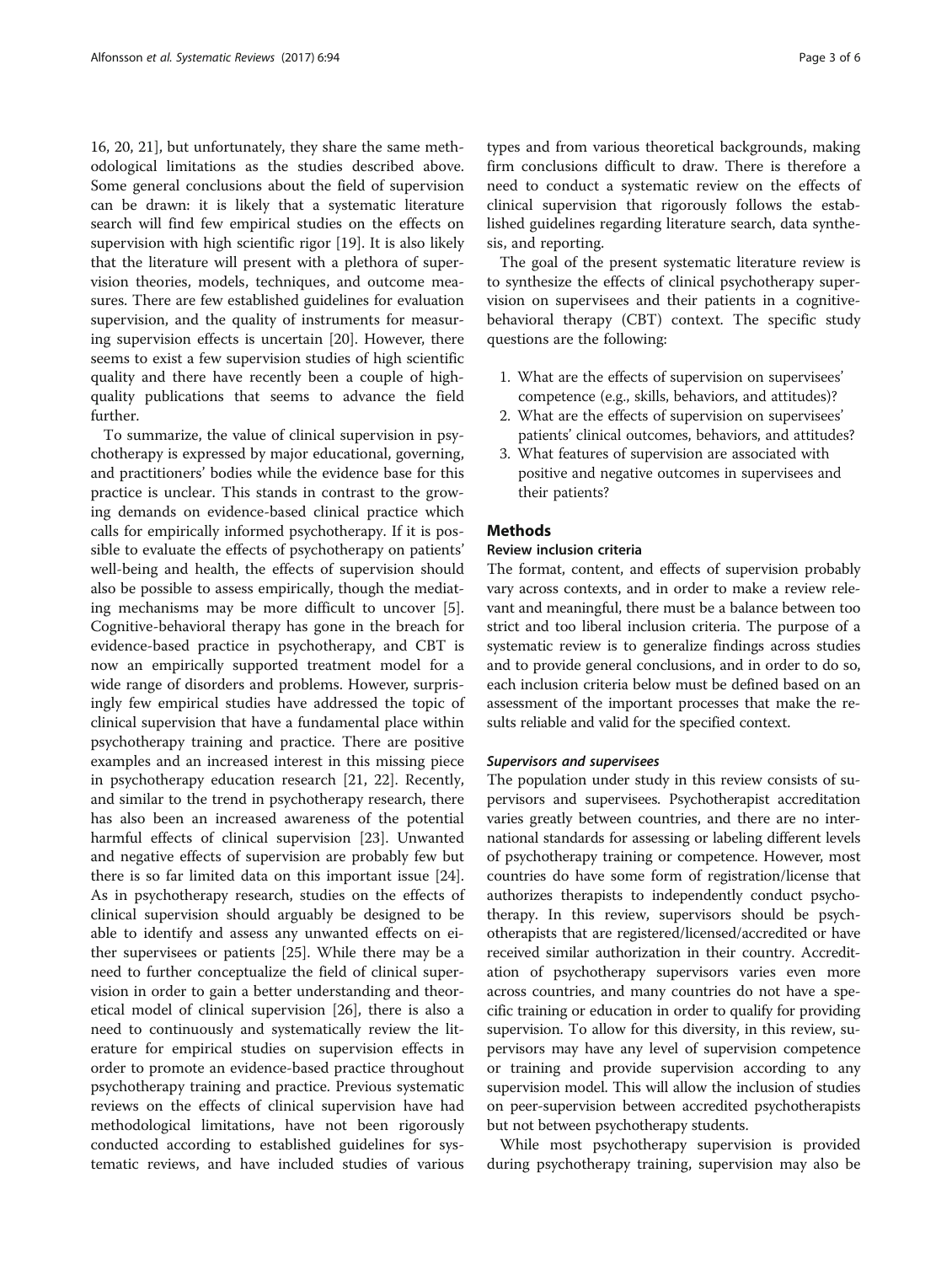provided to accredited therapists, for example, when learning new methods or treatments. Therefore, the supervisees in this review may be registered/licensed psychotherapists or psychotherapists in training with any level of competence. The supervisees should work in a clinical context and provide ongoing psychotherapy treatment during the supervision period.

For the purpose of this review, counselors, nurses, and physicians with formal psychotherapy education and training who are authorized to provide psychotherapy are included in the term psychotherapists.

#### Supervision

For the purposes of the present review, clinical supervision is defined as a setting in which one psychotherapist instructs and provides training in psychotherapy theories, methods, and skills for psychotherapists who concurrently treat patients. The goal of supervision is to increase the supervisees' psychotherapy competence and ultimately to improve treatment outcomes and patients' well-being. The supervision should be focused and tailored for each individual supervisee and his/her professional development. The supervisor should be able to monitor the treatment each supervisee conducts and provide idiosyncratic feedback. The supervision may be conducted in an individual or group setting and in faceto-face meetings or by any other means of communication such as by telephone or video conference.

Broader educational interventions, such as courses or workshops which target psychotherapy skills but are not related to specific ongoing treatments of patients or patient groups, are not considered clinical supervision in this review.

#### **Setting**

Only supervision in clinical settings may be included, and the psychotherapy provided by supervisees should target psychiatric, psychological, behavioral, emotional, health-related, social issues, or clinical populations.

Supervision cannot be provided free of context, and the theory, form, and content of supervision will to some extent be associated with the theory, form, and content of the therapy provided by supervisees. Supervision that is highly effective in one psychotherapy context may be less relevant in other contexts. In this review, the supervision should provide training in theories, methods, and skills used in the cognitive-behavioral therapy (CBT) framework and the supervisees should also provide treatments within this framework. This includes psychotherapy based mainly on cognitive and behavioral theories and models or more broadly on evolutionary psychology and learning theory. Examples of such psychotherapies are cognitive-behavioral therapy, cognitive therapy, behavioral therapy, dialectical behavioral therapy, meta-cognitive

therapy, mindfulness-based cognitive therapy, acceptance and commitment therapy, and problem solving therapy. The common factor in all forms of CBT is the focus on changing behavior in order to change conscious experiences which is expressed in CBT supervision as well.

For the abovementioned reasons, more general forms of psychosocial interventions, such as counseling, that does not use core methods or principles from the cognitive-behavioral therapy framework are not included in this review nor are psychotherapies based mainly on insight or unconscious processes.

#### Types of studies

To be included in this review, studies must be longitudinal and have some form of control condition comparison (e.g., no intervention, waitlist control, treatment as usual or alternative intervention). Experimental and quasiexperimental designs as well as randomized and nonrandomized studies may be included.

Uncontrolled studies, case reports, and discursive articles will not be included.

Only studies who evaluate supervision as the main intervention or which present results from a broader intervention in a way so that the effects of supervision are isolated may be included.

Only studies written in English and published after peer-review may be included.

#### Outcome measures

Since there are few standard measures for evaluating psychotherapy supervision, a broad range of outcome measures will be accepted. These should fall within two main categories: (1) competence, e.g., the skills, behaviors, and attitudes of the supervisees/psychotherapists and (2) the clinical outcomes, behaviors, and attitudes of the supervisees/psychotherapists' patients.

The supervisees' skills, behaviors, and attitudes must be specified or systematically assessed but may be measured directly or indirectly and may be self-reported or observed. Data from any structured evaluation of the supervisees' skills, behaviors, and attitudes will be extracted. This includes the use of observational data and objective structured clinical examination as well as standardized instruments such as the Cognitive Therapy Scale. Any reported adverse effects of supervision will also be extracted.

Patients' clinical outcomes, behaviors, and attitudes may be measured directly or indirectly and may be selfreported or observed. If available, primary outcome variables measured with standardized instruments, such as the Global Assessment of Functioning, the Beck Depression Inventory, Quality of Life Inventory, the Symptoms Checklist 90, or the Client Satisfaction Questionnaire,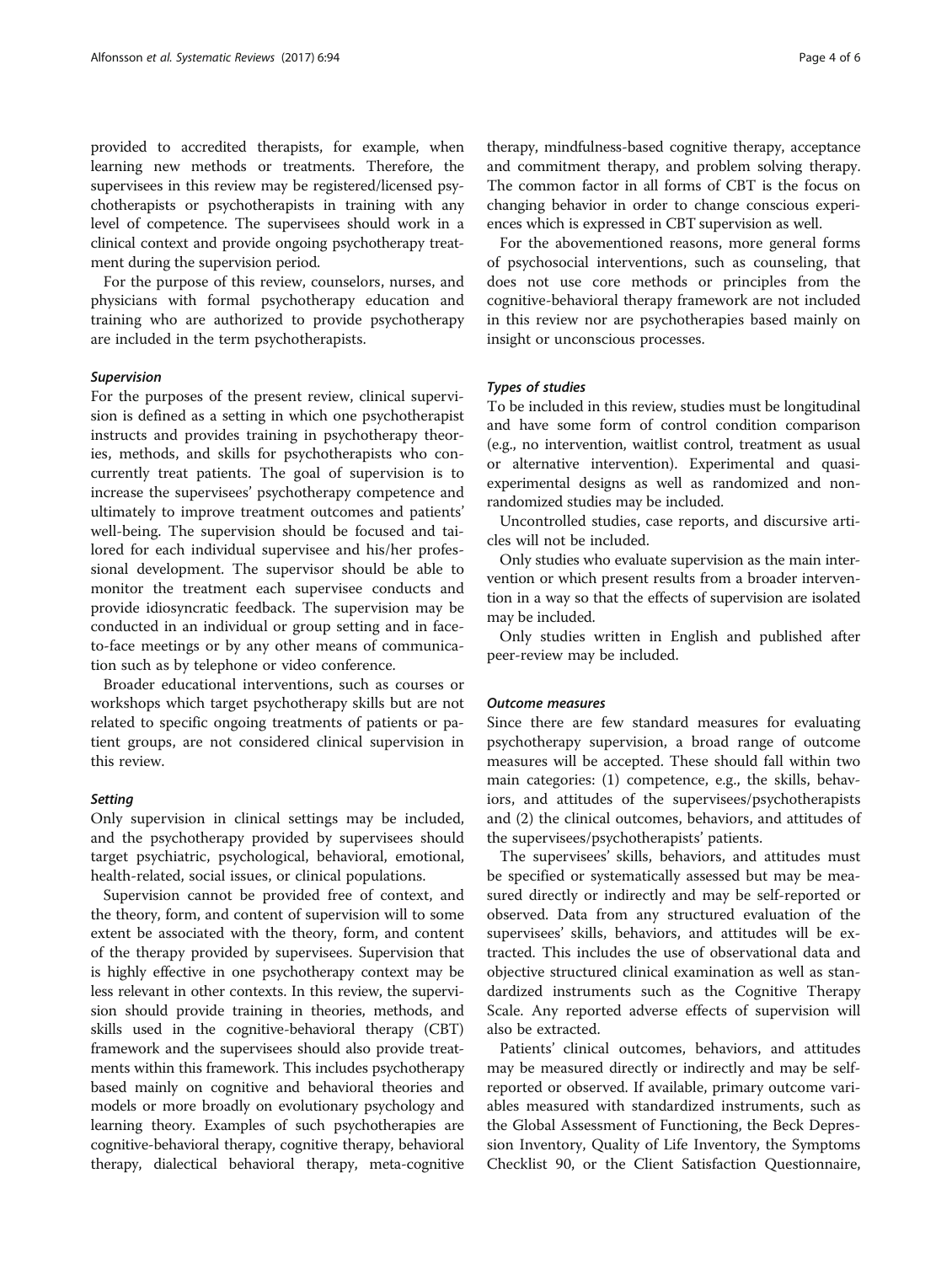will be extracted. Any reported adverse effects of supervision reported by patients will also be extracted.

Specific outcome measures are not criteria for eligibility for inclusion in this review.

Secondary outcomes that will be extracted if reported in included studies include any data regarding the supervisors', the supervisees', and the patients' expectations, experience and evaluation of the supervision as well as any feedback data from supervisees' patients or other benefits or evaluations of the supervision (costs, costbenefits, feasibility, etcetera).

#### Literature search

This review will use a four-step search strategy: (1) Systematic searches for studies will be conducted in the MEDLINE, EMBASE, PsycINFO, and Cochrane Library electronic databases. The key terms for the searches are "psychology," "supervision," and "trial," including any of their synonymous or similar terms (see Additional file [1](#page-5-0) for the specific search strategies for each database). (2) Previously published reviews on supervision will be hand searched for studies. (3) All included studies' reference lists will be hand searched for additional studies. (4) The authors will hand search the reference lists of supervision literature (text books, discursive papers, etcetera) for additional studies.

Trial registers will be searched for any ongoing or unpublished studies. These studies may not be included in the review but may provide valuable background information.

No time restriction for publication will be used in the searches and a complementary search will be conducted just prior to finalizing the manuscript in order to identify any study which is published during the review time.

#### Study screening and selection

First, the titles and abstracts of all identified studies from the literature search will be scrutinized for eligibility and if eligibility is unclear, the full text will be retrieved and scrutinized. The initial screening will be conducted by four of the review authors.

Second, all full texts of studies identified in the initial screening will be retrieved and reviewed by two of the review authors and assessed independently against the inclusion and exclusion criteria. Any disagreements will be resolved by discussion or by a third author if necessary.

#### Data extraction

A standardized, piloted form will be used to extract data from the included studies for synthesis and assessment of study quality. Extracted data include study design, study setting; study population; sample size; participant demographics; supervisor competence and characteristics; supervisee competence and characteristics; type of supervision and characteristics; patient group or population; treatment

type and characteristics, data collection procedures; outcome measures, quality of outcome measures; main findings and study information for assessment of risk for bias. The supervision of each study will be assessed following the guidelines proposed by Milne et al. [\[6](#page-5-0)]. Risk for bias will be assessed using the GRADE checklist [\[27\]](#page-5-0), the quality of each included study will be assessed with the Jadad checklist [\[28\]](#page-5-0), and the report of each study will be assessed with the Consort checklist [\[29\]](#page-5-0). Two review authors will independently assess the risk of bias, and any disagreements will be resolved by discussion or by a third author if necessary.

Included studies will be entered into systematic review software in order to facilitate review process and author communication. All study data will also be extracted into the software for accessibility.

#### Analysis

Characteristics of included studies will be synthesized and presented descriptively according to Data extraction above. Data for each outcome variable will be presented descriptively and if possible the effect sizes (Cohen's d) will be extracted or calculated for each study. We anticipate that outcome variables will vary greatly across studies but if possible, meta-analyses will be considered. If results from included studies cannot be synthesized directly, qualitative summarizations will be conducted in order to provide general conclusions for the study questions.

#### Discussion

This systematic review will provide a synthesis on the effects of clinical supervision in a cognitive behavior therapy context and the evidence for using such interventions. This review will include an extensive literature search which will hopefully include all eligible studies in this area. Previous reviews have found few empirical studies on supervision, but we hope that the planned systematic search may identify some additional and more recent studies. In contrast to some of the previous reviews, we have chosen to only include clinical supervision for CBT in this study because we believe that supervision may have different functions and forms and as well as different effects within different theoretical frameworks and therefore may be evaluated separately.

This study may be relevant for a wide audience within psychotherapist training and educational institutions as well as clinical practice. Even though clinical supervision is a fundamental part of professional development very little is known about the effects and beneficial features of clinical supervision [[30\]](#page-5-0). Hopefully, this review may elucidate such questions and lay ground for more empirical studies on clinical supervision.